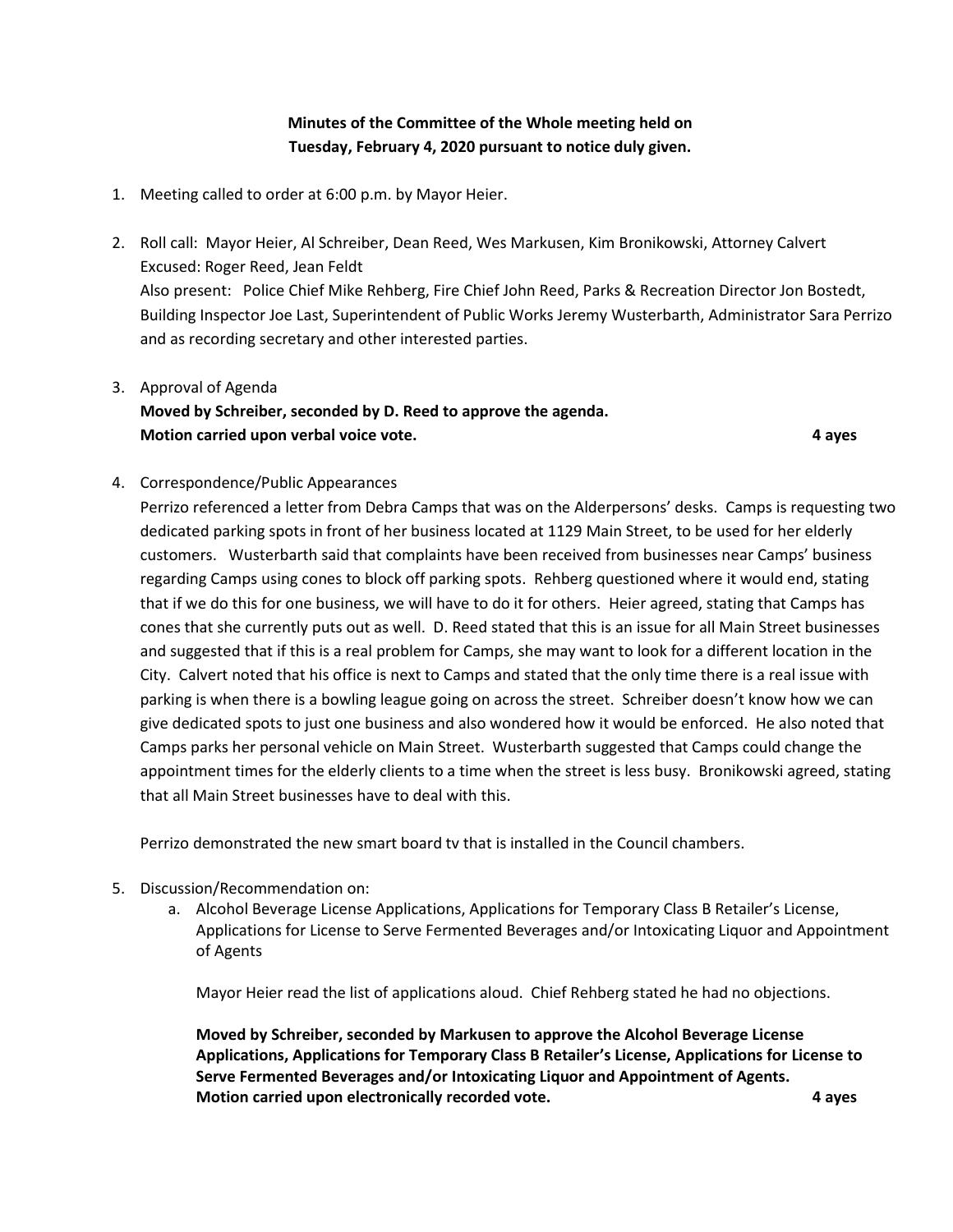### b. Department Reports

i. Building Inspection Report

Last reported that there were 21 permits issued in January with an estimated value of \$200,000. He purchased a new vehicle for the department, and it came in under budget. Oconto hosted a FEMA substantial damage workshop for area agencies. The city will be sending letters to all property owners located within the flood plain. Last attended a grant workshop in Keshena to learn about the grant for the property on Spies Road. Finally, Last stated that an inspection warrant was issued for all properties that are owned by the individual who owned the property where the recent fire occurred. Out of the eight properties inspected, only one had smoke detectors installed. A letter was sent to the property owner and she is now coming into compliance with building regulations.

#### ii. Police and Fire Reports

Rehberg stated that there were 28 ordinance violations and 444 complaints in January. Captain Van Hulle and Sergeant Sowle are retiring on March 1. Two candidates have been selected through the hiring process and Rehberg will be back working shifts until the new officers are trained.

J. Reed reported that a critique of the recent structure fire was done. The department did a great job stopping the fire, but unfortunately there was nothing that could be done for the victims. All but four members of the department are now certified incident safety officers. A barrage of repairs have been done on the department's vehicles. J. Reed is working on expanding the planning for flooding with the other department heads and the County. Six Gumby Suits were purchased for cold water rescues. Several grants have been written for the department and J. Reed is working on updating the emergency action plan for the city. He noted that the proper chain of command was followed during the December flooding.

iii. Park & Recreation Report

Bostedt reported that the department is finishing equipment maintenance and rebuilding a portion of the mini golf course. They are also assembling eight new picnic tables. The Tree City renewal is complete. So far 93 Holtwood Campground reservations and 7 City Park reservations have been books. There were 203 walkers at the recent candlelight walk at Copper Culture Park.

iv. Public Works Report

Wusterbarth met with the engineers and finalized the plans for Mott Street. There will be a public informational meeting on this project on February 11. There will also be two flood preparation meetings for city residents only held on February 10. Flyers have been put out for this meeting and a positive response has been received. Wusterbarth has been dealing with enforcement surrounding female cottonwood trees. Generally, a complaint will be received from a neighboring property and a violation issued. Technically the property owner has 14 days to take down the trees, but Wusterbarth has been working with them on the timelines. Questions have been brought up as to why some people are getting violations and not others. The reason for this is that the violations are based on complaints only.

v. Administrator Report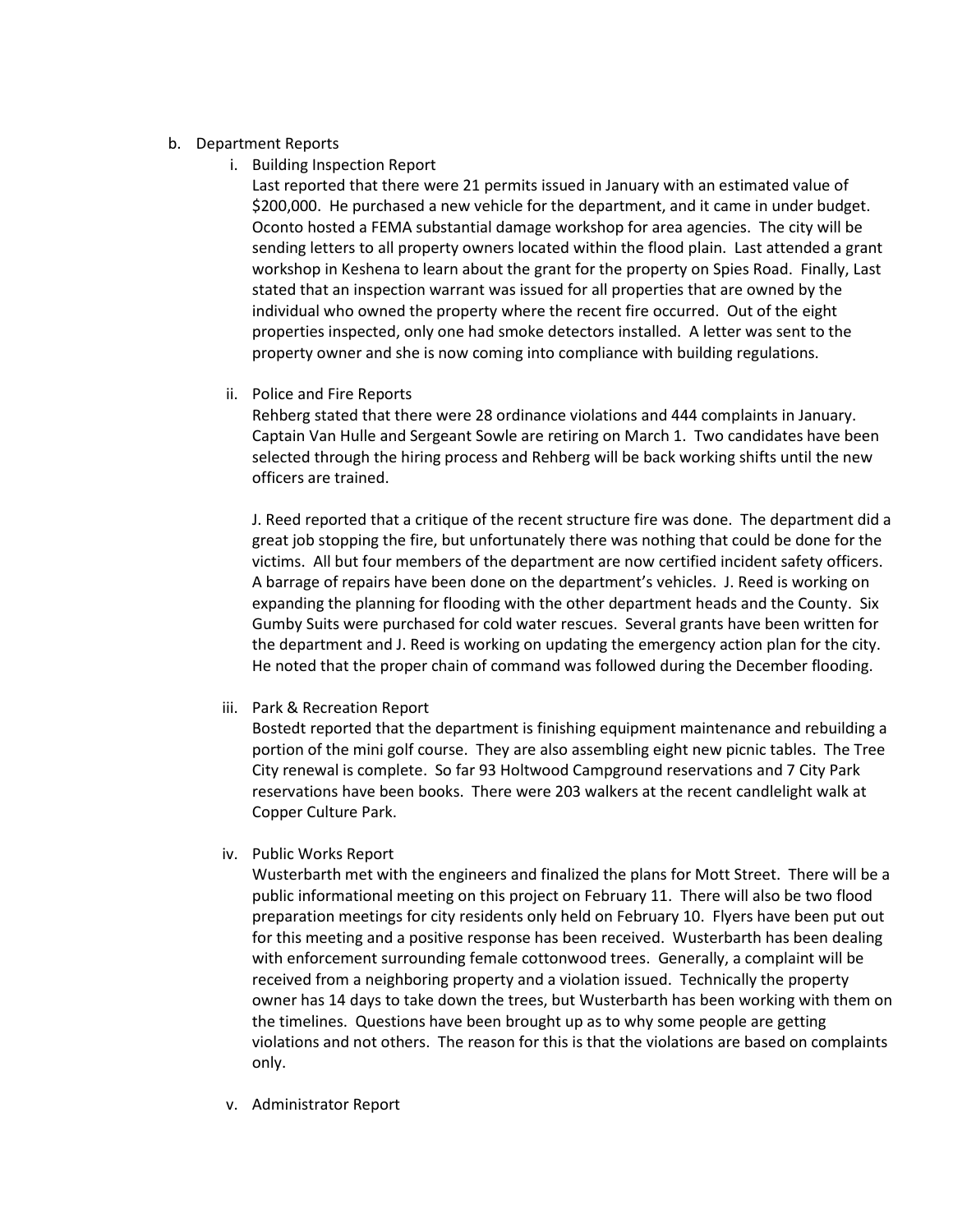Perrizo reported that the new voting machine is in and tested and will be used for the February election. Tax collections will be completed on February 7. The city applied for a Coastal Management grant for both the old hospital project and the pedestrian bridge project. The old hospital project was awarded \$100,000, but none of the money has been spent due the project not moving forward. The State has asked that the city divert the money from the old hospital project to the bridge project and Mayor Heier and Perrizo agreed to do so. The old hospital project can apply for the grant again in the future if necessary. Cash and Investments as of December 31 are \$6.5 million. Finally, Perrizo reported that the new bond rating is in and it has been downgraded to an A-. The rationale for this is concerns about the money that was spent in TIF #4 for the apartment development and the expenses that were incurred for the recent flooding. Perrizo explained to the analyst that the City has a development agreement for the apartment development and we are guaranteed to recoup that money and also that the City has applied for grants for the flooding. If the grants do not come through, the money will be taken from the Revolving Loan Fund. However, the analyst declined to change the rating.

c. Accounts Payable for the Month of December 2019 in the amount of \$321,020.45, Payroll for the Month of December 2019 in the Amount of \$149,747.90, and other Financial Reports as Presented

# **Moved by Bronikowski, seconded by D. Reed to approve the accounts payable, payroll and other financial reports.**

**Motion carried upon electronically recorded vote. 4 ayes**

d. Discussion on Possible Purchase of Sandbag Filling Equipment

Wusterbarth stated that the County has said that they may rent a machine and fill 12,000 to 15,000 sandbags for County residents to purchase. We have used a lot of resources already and have approximately 3,700 bags on hand as well as 370 yards of sand. We need to decide if we are going to charge residents for these bags. Purchasing a machine would save time, but it would still require labor to run the machine and move the bags. We could probably handle filling the bags that we have with our crew and volunteers. The cost of a machine would be \$17,000. Schreiber stated that it would be a lot to aske the Public Works department to furnish sandbags to every resident. We would also be competing with private enterprise. Discussion ensued regarding a limit on the number of sandbags each resident can take and how much the City should charge per bag. The consensus was that we set a limit of 75-100 bags per resident and Wusterbarth will set the fee.

### **No action.**

e. Municipal Disaster Proclamation Perrizo said that this is to apply for Wisconsin Disaster Fund monies.

## **Moved by Schreiber, seconded by Bronikowski to approve the Municipal Disaster Proclamation. Motion carried upon electronically recorded vote. 4 ayes**

f. Approval of Quote from Crane Engineering in the Amount of \$42,975 for Six Inch Pump Wusterbarth stated that this is to replace the current pump, which is a 1972 model. The old pump will be kept as a backup. The cost of the new pump will come out of the equipment replacement fund.